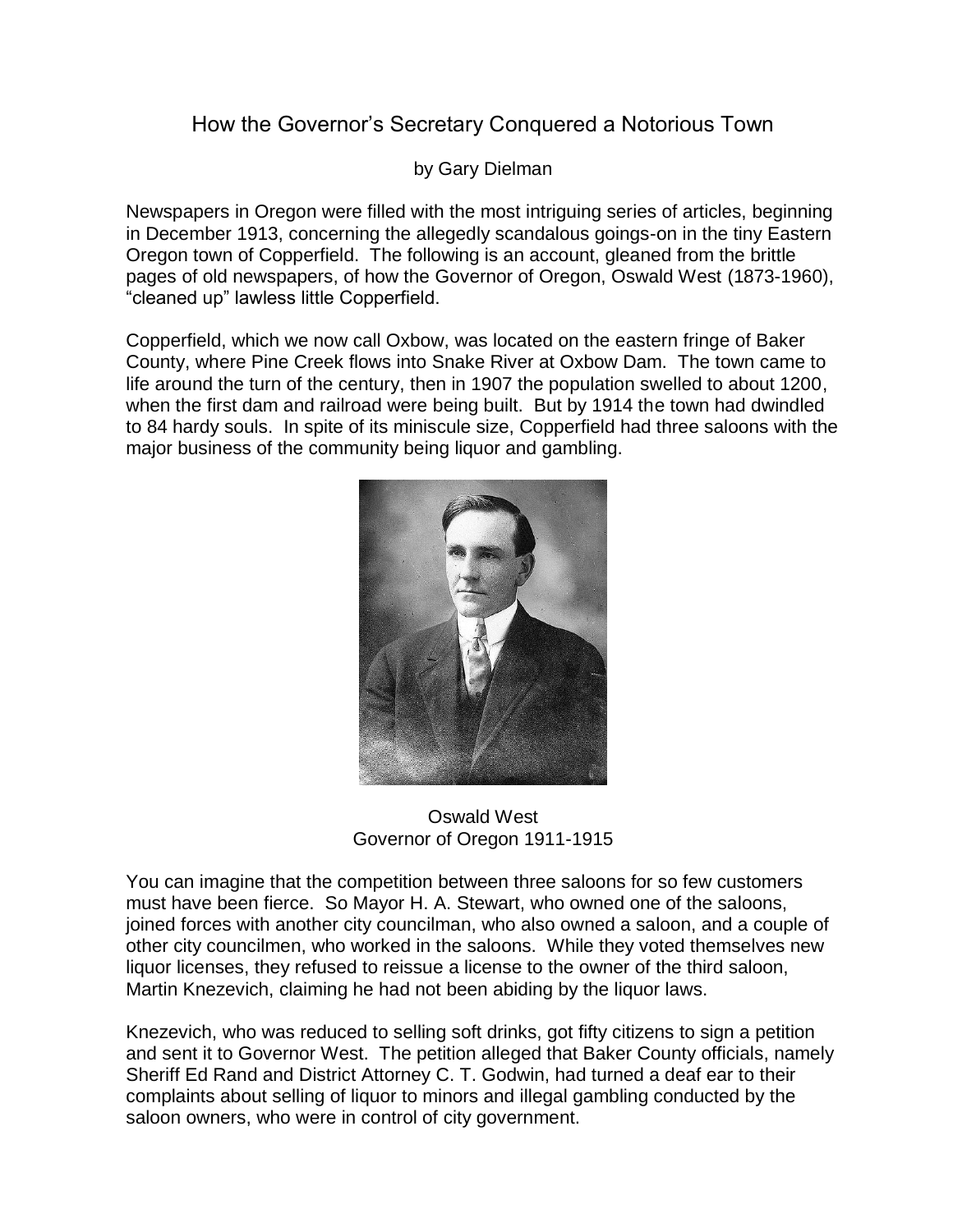Being an astute politician in an era when women's suffrage, anti-liquor, and antigambling movements held much sway, Governor West directed Sheriff Rand to close the saloons in Copperfield. Sheriff Rand and District Attorney Godwin, who had heard all these complaints before but could get no one to come forward publicly, told the governor they had no hard evidence of law violations by the saloon owners and, therefore, had no legal grounds for closing the saloons. Governor West shot back an ultimatum to Sheriff Rand to close the saloons by Christmas or he would send his secretary, Fern Hobbs, a former resident of Baker, out to accomplish the task.

The governor's threatened action made news around the state. Noting that the *Oregonian* supported the governor in this matter, contrary to its usual practice, the editor of the *Baker Herald* lambasted the Portland newspaper for being "scant in its praise of anything done in this part of the state" and "only too willing to make prominent anything that will stamp this vicinity as a 'freak' or lawless community."

Rand and Godwin told the governor that if he presented them with evidence of illegal conduct on the part of the saloon owners, they would do their duty. That was *not* the reply the governor wanted.



Fern Hobbs (1883-1964)

On January 2, 1914, the headline across the top of the *Morning Democrat* blared out "WEST IS SENDING AN ARMY." Miss Hobbs, accompanied by Colonel B. K. Lawson and five armed members of the Coast Artillery, arrived that afternoon in Copperfield. They went straight to city hall, where the whole population of the town was gathered. Miss Hobbs read to the saloon owners the governor's demands, namely that they close their saloons and resign from the city council, and presented them with resignation papers to sign. On advice of their attorney, James Nichols, a law partner of District Attorney Godwin, the saloon owners refused to either close their saloons or resign from office.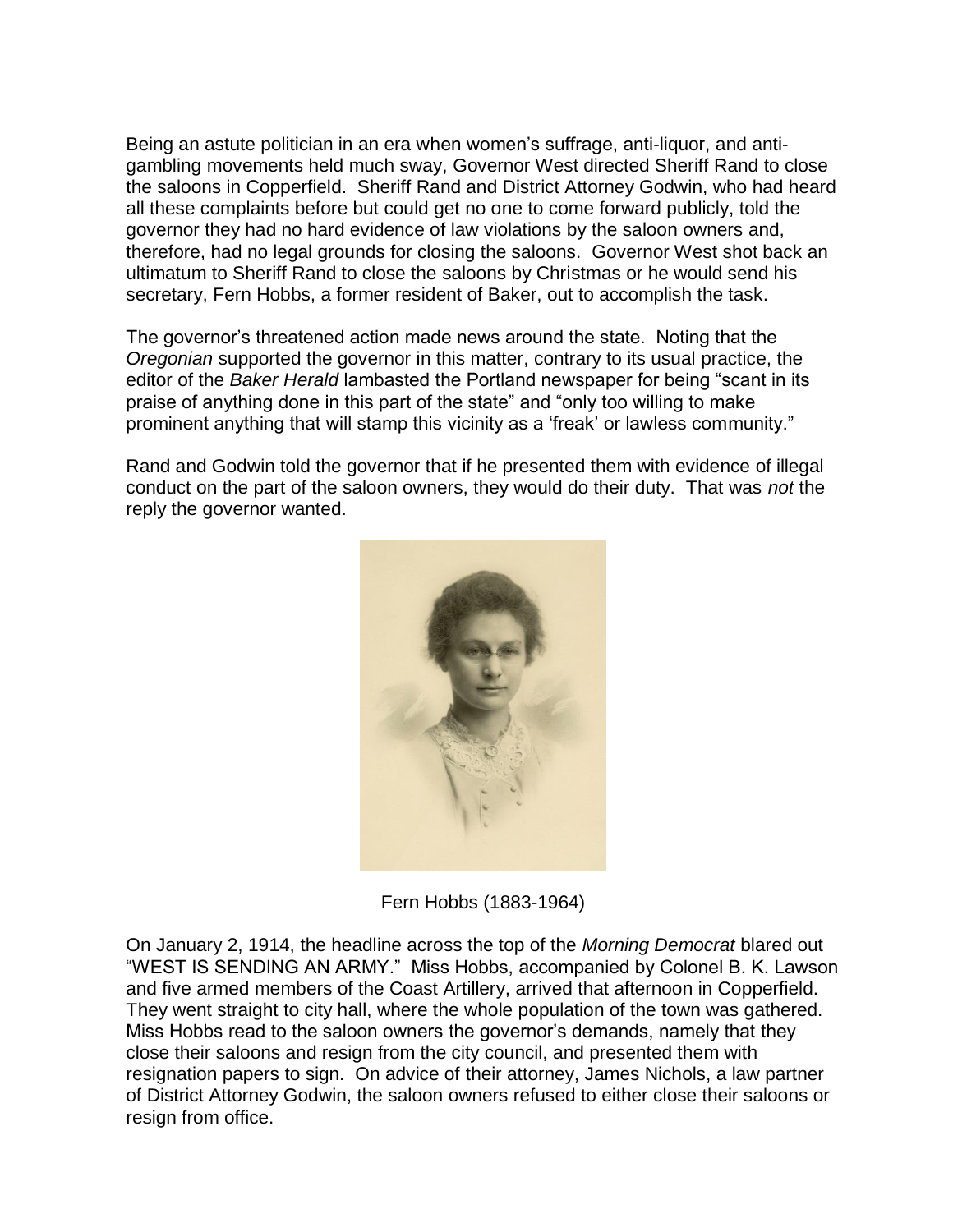Miss Hobbs promptly left town on the 4:00 p.m. train for Baker, where she spent the night at the Geiser Grand Hotel, before returning to Portland the next day. Upon Miss Hobbs departure, Col. Lawson immediately and without resistance placed the town under martial law, ordered the saloons padlocked, and posted guards at the door of each.

The next day Attorney Nichols obtained from the local circuit judge an injunction against the governor's actions. Anticipating that local authorities might try to interfere, Governor West had instructed Col. Lawson to disregard any local legal maneuvers. Col. Lawson, hearing that he was about to be served papers and fearing that he would be arrested if he did not abide by the injunction, wired the governor for more troops. Also, his fears were heightened by an erroneous report by an *Oregonian* reporter that Sheriff Rand was putting together a posse to retake the town. When Rand heard the rumor, he disavowed it saying he'd not risk one life over the matter.



Copperfield, Oregon, ca. 1908 Snake River-Pine Creek Confluence at Left Center

The next day more troops arrived bringing the total to twenty. They set about confiscating 10,000 pounds of liquor, beer, gambling devices, and a couple of racy pictures, which they loaded onto the train for transport to Baker, where the gambling devices were ultimately burned by the troops at the city dump.

In Huntington there was a powwow between Sheriff Rand and an attorney from Portland representing Governor West, which resulted in all but four members of the militia being withdrawn from Copperfield by January  $8<sup>th</sup>$ . Things now settled down for the next phase, a court hearing scheduled on the injunction. On January  $19<sup>th</sup>$ , after a two-day trial, Circuit Judge Anderson refused to uphold the injunction, ruling that the courts may not interfere with the governor's right to declare martial law. But he left the